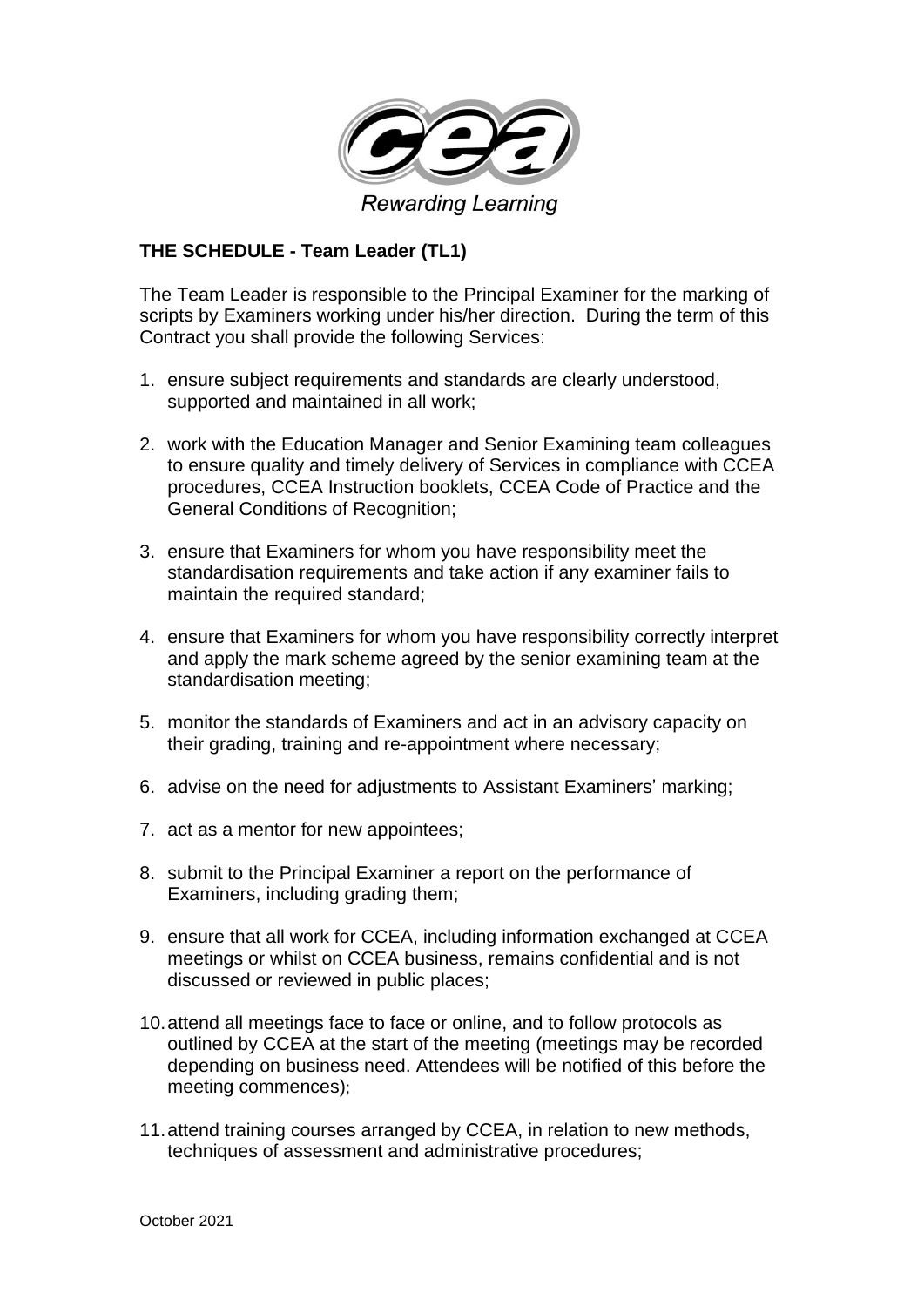- 12.ensure that all work is carried out to a high standard and is completed within agreed deadlines;
- 13.engage in modernisation activities and assist in the development of materials in support of the relevant specification;
- 14.be available during the Post Results period to conduct review of scripts;
- 15.engage in contract performance management with the Education Manager;
- 16.support CCEA as directed with its strategic modernisation programme for examinations and assessments. This can include but is not limited to: reviewing and testing new technologies and processes, participating in pilot projects and providing detailed feedback to improve learning and development;
- 17.perform any other services such as CCEA may reasonably require in respect of/relevant to the development of examinations.

## **NUMBER OF DAYS REQUIRED**

In addition to work carried out at home, Team Leaders will normally be required to be available for a minimum of 3 days, or the equivalent thereof, within each academic year. In addition, for supervisory purposes, Team Leaders are required to be available during the months of June and July.

## **CONFIDENTIALITY AND PROFESSIONAL INTEGRITY**

Please note that all examiners who are contracted to provide services for CCEA are required to maintain the confidentiality of assessment materials as described in Condition G4 of the General Conditions of Recognition – Maintaining Confidentiality of assessment materials. The General Conditions of Recognition state that:

*G4.1 Where confidentiality in –*

- *(a) the contents of assessment materials, or*
- *(b) information about the assessment,*

*is required in order to ensure that a qualification which an awarding organisation makes available, or proposes to make available, reflects an accurate measure of attainment, the awarding organisation must take all reasonable steps to ensure that such confidentiality is maintained.* 

*G4.2 In particular, an awarding organisation must take all reasonable steps to ensure that such confidentiality is maintained where it (or any person connected to it) provides training or training materials in relation to a qualification.*